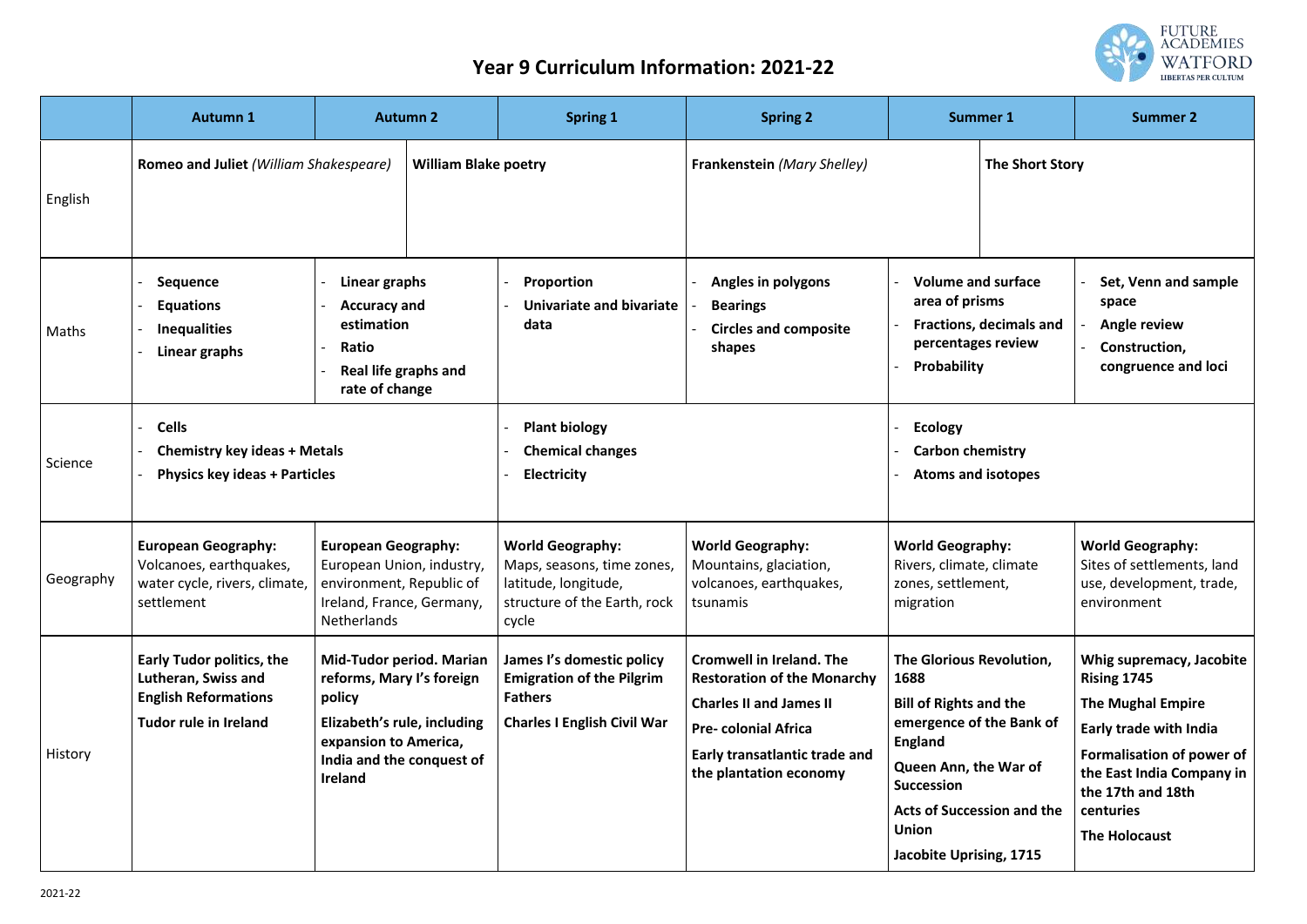|                     | <b>Autumn 1</b>                                                                                                                                                                    | <b>Autumn 2</b>                                                                                      | <b>Spring 1</b>                                                                                                                                                               | <b>Spring 2</b>                                                                                  | <b>Summer 1</b>                                                                                                               | <b>Summer 2</b>                                                                                     |
|---------------------|------------------------------------------------------------------------------------------------------------------------------------------------------------------------------------|------------------------------------------------------------------------------------------------------|-------------------------------------------------------------------------------------------------------------------------------------------------------------------------------|--------------------------------------------------------------------------------------------------|-------------------------------------------------------------------------------------------------------------------------------|-----------------------------------------------------------------------------------------------------|
| Spanish             | Verbs: ser/tener<br>Possessive adjectives<br>Reflexive verbs<br>Frequency adverbs<br>Connectives<br>Intensifiers<br>Time expressions<br>Direct objects                             | Position and agreement of<br>adjectives<br>Negative phrases followed<br>by de<br>Conditional         | Revision: Me, my family and<br>friends<br>Revision: Home, town and<br>neighbourhood                                                                                           | Tener que/deber + infinitive<br>Hay que + infinitive<br>Lo/lo que/lo + adjective<br>Future tense | Verb tenses: Present, Past,<br>Future, Conditional<br>Connectives, intensifiers,<br>time expressions, opinions<br>and reasons | Negative phrases<br>Conditional<br>Demonstrative adjectives<br>Possessive pronouns                  |
|                     | Me, my family and my<br>friends                                                                                                                                                    | Home, town,<br>neighbourhood and regions                                                             | Revision for the essay/<br>Practice of reading, writing,<br>speaking and listening                                                                                            | My studies and life at school   Free-time activities                                             |                                                                                                                               | <b>Customs and festivals</b>                                                                        |
| Art                 | Portraiture<br>Contextual understanding<br>Proportions of the face<br>The eye                                                                                                      | <b>Facial features (media</b><br>skills)<br>Hatching techniques<br>Watercolour<br>Chalk and charcoal | <b>Contextual understanding</b><br>Art timeline<br>Painting focus                                                                                                             | <b>Personal response</b><br>Mixed media                                                          | <b>Birds (revisit)</b><br>Colour blending<br>Hatching techniques<br><b>Inks</b>                                               | <b>Consumerism and food</b><br>$or$<br><b>Architecture and buildings</b><br>Three-dimensional focus |
|                     | Portraiture<br>Renaissance<br>Pop art<br>Abstract<br>Fauvism<br>Modernism<br>Roy Lichtenstein<br>Andy Warhol<br>Amedeo Modigliani<br><b>Lucian Freud</b><br><b>Kees Van Dongen</b> | Chiaroscuro<br><b>Maurits Cornelis Escher</b><br>Leonardo Da Vinci<br>Titian                         | Impressionism<br>Post-impressionism<br>Fauvism<br>Pointillism<br><b>Blue Period</b><br>Georges Seurat<br>Paul Signac<br>Claude Monet<br><b>Henri Matisse</b><br>Pablo Picasso | Inspirational people and<br><b>Black History</b>                                                 | <b>Art Nouveau</b><br><b>Ernst Haeckel</b><br><b>Mark Powell</b><br><b>Abby Diamond</b>                                       |                                                                                                     |
| Computer<br>Science | <b>Microsoft applications</b>                                                                                                                                                      | <b>Turtle programming</b>                                                                            | <b>Algorithms</b>                                                                                                                                                             | <b>Python programming</b>                                                                        | <b>Websites and HTML</b>                                                                                                      | <b>Graphic design using</b><br>Photoshop                                                            |